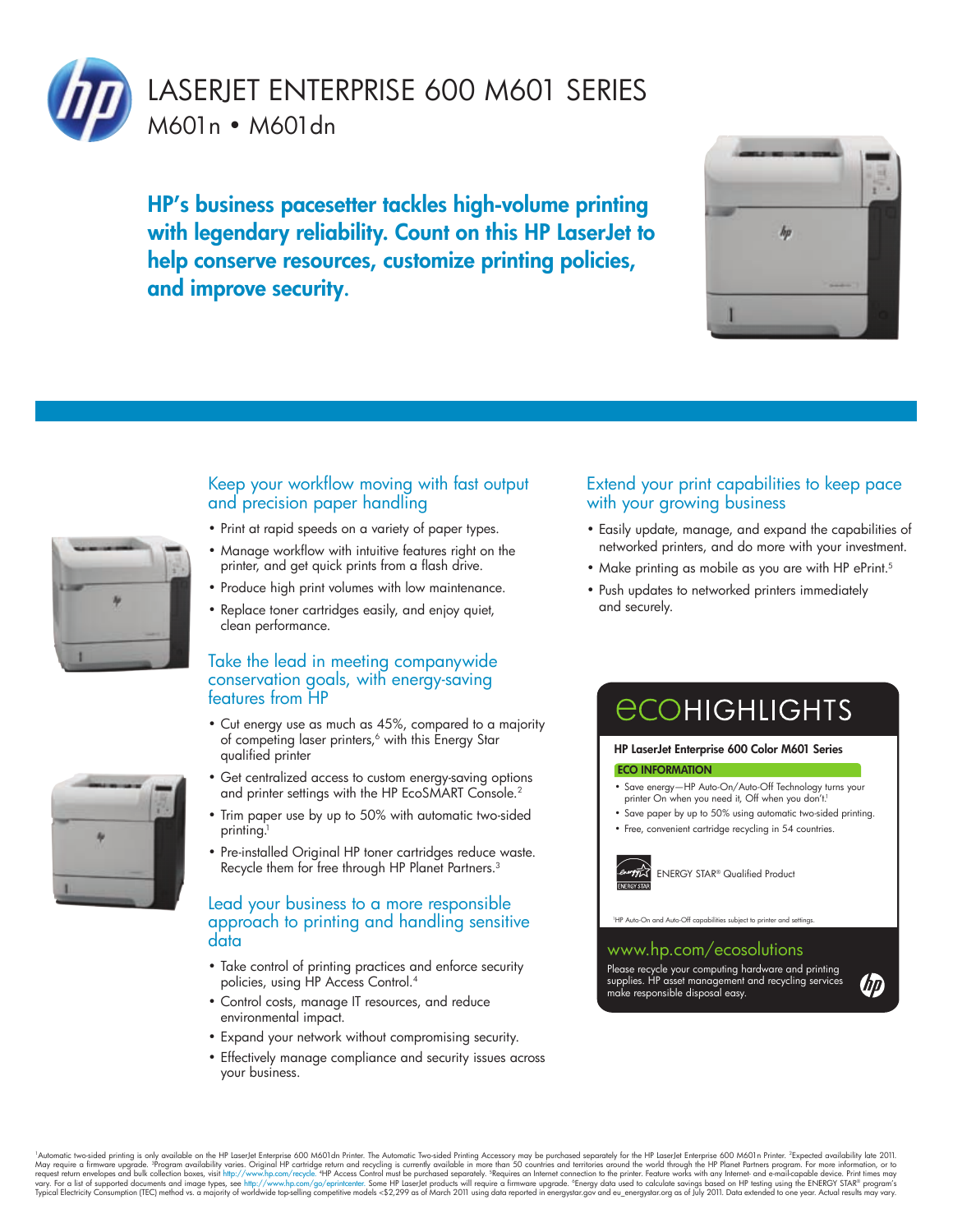## HP LASERJET ENTERPRISE 600 M601 SERIES

- 1 Intuitive 4-line color display
- 2 Walkup USB port
- 3 Built-in automatic two-sided printing
- 4 Convenient front on/off switch
- 5 500-sheet output bin
- 6 One-door access to install all in one toner cartridges
- 7 100-sheet multipurpose tray 1 handles heavy custom media up to 53 lb bond
- 8 500-sheet input tray 2 for a 600 sheet total input capacity
- 9 HP Jetdirect 10/100/1000Base-TX Ethernet embedded print server
- 10 512 MB total memory and an 800 MHz processor quickly handle complex print jobs
- 11 Hi-Speed USB 2.0 port



### Series at a glance





|                                             | M601n Printer                         | M601dn Printer       |
|---------------------------------------------|---------------------------------------|----------------------|
| Part number                                 | <b>CE989A</b>                         | <b>CE990A</b>        |
| <b>Print speeds</b>                         | Up to 45 ppm letter                   | Up to 45 ppm letter  |
| Control panel                               | 4-line color display                  | 4-line color display |
| <b>Hardware Integration Pocket</b>          | Not available                         | Not available        |
| 100-sheet multipurpose tray 1               | $\sqrt{}$                             | $\sqrt{ }$           |
| 500-sheet tray 2                            | $\sqrt{}$                             | $\sqrt{ }$           |
| 500-sheet tray 3                            | Optional                              | Optional             |
| 500-sheet output bin                        | $\sqrt{}$                             | $\sqrt{ }$           |
| Automatic two-sided printing unit           | Optional                              | $\sqrt{ }$           |
| Toner cartridges supported                  | Regular (~ 10,000 pages) <sup>1</sup> | Regular              |
| <b>HP High Performance Secure Hard Disk</b> | Not available                         | Not available        |

### HP LaserJet Enterprise 600 M601dn Model Shown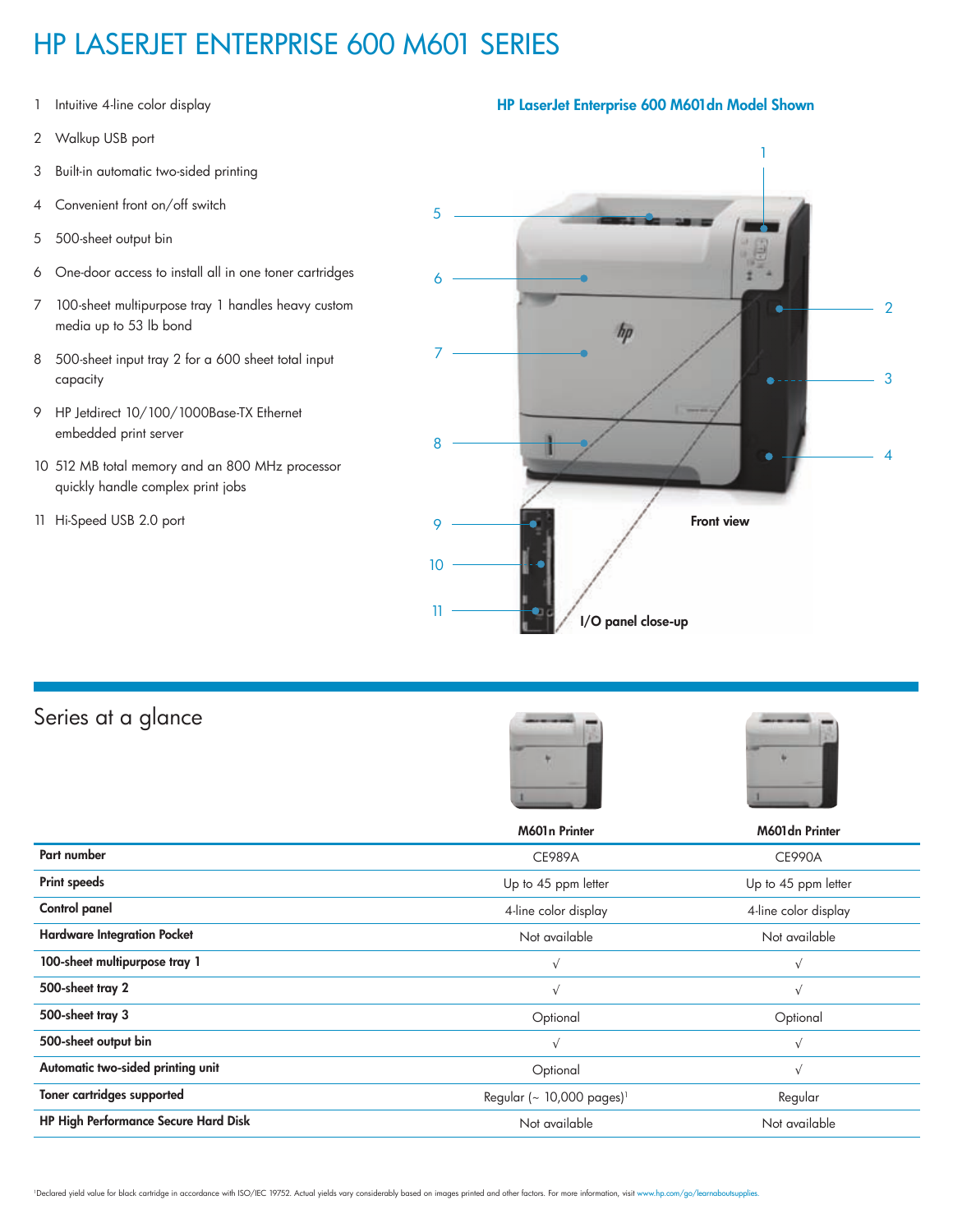## TOP FEATURES

The HP LaserJet Enterprise 600 M601 Printer series is HP's ultimate high-use workgroup printer, delivering advances in productivity, manageability, and security. The printer's top features are highlighted below. For a more in-depth look at these features and their benefits, see the pages that follow.

#### Heavy-duty reliability and breakthrough speeds

Boost productivity with print speeds up to 45 ppm. $1/2$  Produce documents on a variety of media, including letterhead, envelopes, labels, cardstock, and transparencies.

Oversee print jobs, check printer status, and monitor security settings directly from the printer, using the 4-line color control panel. Bypass the PC and print quickly—simply plug a flash drive directly in to the front-facing USB port.

Up to two 500-sheet paper trays and automatic two-sided printing means less paper lying around and fewer trips to reload.<sup>2</sup> Plus, a 100-sheet multipurpose tray adds versatility. Increase capacity to up to 3,600 sheets with optional media accessories.

One-door access makes it easy to replace Original HP LaserJet all-in-one toner cartridges. The updated design delivers clean, quiet performance for distraction-free printing.

#### Outstanding energy and paper savings

Cut energy use as much as 45%, compared to a majority of competing laser printers.<sup>11</sup> Reduce energy use even more with HP Auto-On/Auto-Off Technology, which turns the printer on or off in response to changes in network activity.

Shrink your carbon footprint—track usage data in real time and apply custom energy-saving options, using the HP EcoSMART Console.<sup>3</sup> An embedded web server helps you control device settings to cut costs, reduce impact, and set policies on all managed printers.

Automatic two-sided printing saves up to 50% on paper and helps reduce office clutter.<sup>2</sup> Pre-installed Original HP LaserJet toner cartridges help you get up and running right away, with less packaging waste. Recycling is easy and free through HP Planet Partners.<sup>4</sup>

#### Secure printing with minimal intervention

With HP Access Control,<sup>5</sup> you can apply custom rules to printing and imaging devices, and create a more secure printing environment. Track resource use, prevent waste from unclaimed documents, and offer multiple authentication options.

Command your printing environment and slash costs, with HP Web Jetadmin. Use the HP Universal Print Driver to easily update the entire managed printing environment. And add HP EcoSMART Fleet to make and manage environmental goals.<sup>6</sup>

Enhance security on multiple networked devices. The IPv6 protocol lets you easily expand your network of IP addresses, while IPsec security provides fast authentication and encryption for sensitive data.

Define and manage security policies across your business, monitor printer compliance, and update all managed printers when policies change, using the HP Imaging and Printing Security Center.

#### Extensibility to meet your needs

Update, manage, and extend printer capabilities, using HP FutureSmart Firmware. Innovative extensibility simplifies the process of deploying customized HP and third-party workflow and document management solutions.

Print where business takes you. HP ePrint<sup>7</sup> offers solutions for printing within your secure company network<sup>8</sup> or printing to public locations like airports and hotels.<sup>9</sup>

Update multiple printers quickly, and ensure a direct, secure path from one printer to the rest of the fleet, with 10/100 Ethernet networking and Hi-Speed USB 2.0.

### Get the most out of your printer with HP accessories, supplies, and services.

#### 500-sheet Paper Tray

Keep your workflow moving with fast output and precision paper handling. High-capacity paper trays, plus options to add more, give capacity of up to 3,600 sheets



CE998A

#### HP Services

Downtime can have serious consequences, so HP provides support beyond the standard warranty. You benefit from reduced risk, maximized uptime, predictable service delivery and no unbudgeted repair costs. Choose from:

Optimized Care (optimum performance and stability): 4 hour Onsite Support, Maintenance Kit Replacement Service, Installation with Network Configuration Service

#### **Standard Care** (high level of uptime)

Next Business Day Onsite Support, Maintenance Kit Replacement Service, Installation with Network Configuration Service

**Basic Care** (minimum recommended support Next Business Day Onsite Support

4 hr Onsite Support: Onsite support within four hours after a service call received within the coverage window

Next Business Day Onsite Support: Onsite service the next business day after the service call is received

Maintenance Kit Replacement Service: Onsite replacement of your printer's maintenance kit including parts, materials, and labor

Installation with Network Configuration Service: Assembly, network configuration, and basic administrator familiarization

For more information about HP Care Pack, HP Contractual, or HP Managed Print Services, visit www.hp.com/go/printservices

**Printer** HP LaserJet Enterprise 600 M601n CE989A HP LaserJet Enterprise 600 M601dn CE990A HP LaserJet Print Cartridges<sup>10</sup> HP 90A Black LaserJet Toner Cartridge (~ 10,000 pages) CE390A **Accessories** HP LaserJet 500-sheet Input Tray Feeder CE998A HP LaserJet 1500-sheet High-capacity Input Tray CE398A HP LaserJet Custom Media Cassette CB527A HP LaserJet Automatic Duplexer for Two-sided Printing Accessory CF062A HP LaserJet Printer Stand CB525A HP LaserJet 500-sheet 5-bin Mailbox CE997A HP LaserJet 75-sheet Envelope Feeder CE399A HP LaserJet 500-sheet Stacker CE404A HP LaserJet 500-sheet Stapler/Stacker CE405A HP LaserJet 1000 Staple Cartridge Pack Q3216A HP 512 MB 144-pin x32 DDR2 DIMM<br>HP Laserlet Printer 110V Maintenance Kit HP LaserJet Printer 110V Maintenance Kit HP LaserJet Printer 220V Maintenance Kit CF065A HP Care Pack Services HP 3-year Next Business Day + DMR LaserJet M601 HW Support HZ466E HP 4-year Next Business Day + DMR LaserJet M601 HW Support HZ464E<br>HP 5-year Next Business Day + DMR LaserJet M601 HW Support HZ465E HP 5-year Next Business Day + DMR LaserJet M601 HW Support HP 1-year Post Warranty Next Business Day + DMR LaserJet M601 Support HZ477PE HP 2-year Post Warranty Next Business Day LaserJet M601 Hardware Support HY581PE

#### **Connectivity**

| HP Jetdirect 2700w USB Wireless Print Server (available early 2012) |  |  | J8026A |
|---------------------------------------------------------------------|--|--|--------|

HP Network Install Mono-mid LaserJet SVC UC742E

Paper: www.hp.com/go/paper

#### **Software**

- HP Web Jetadmin: www.hp.com/go/wja
- HP Easy Printer Care: www.hp.com/go/easyprintercare
- 
- HP Universal Print Driver: www.hp.com/go/upd

"Measured using ISO/IEC 24734, excludes first set of test documents. For more information, see www.hp.com/go/printerclaint Wizard: www.hp.com/go/inpw\_sw<br>and optional technics wary by product and model. Please see "Series a